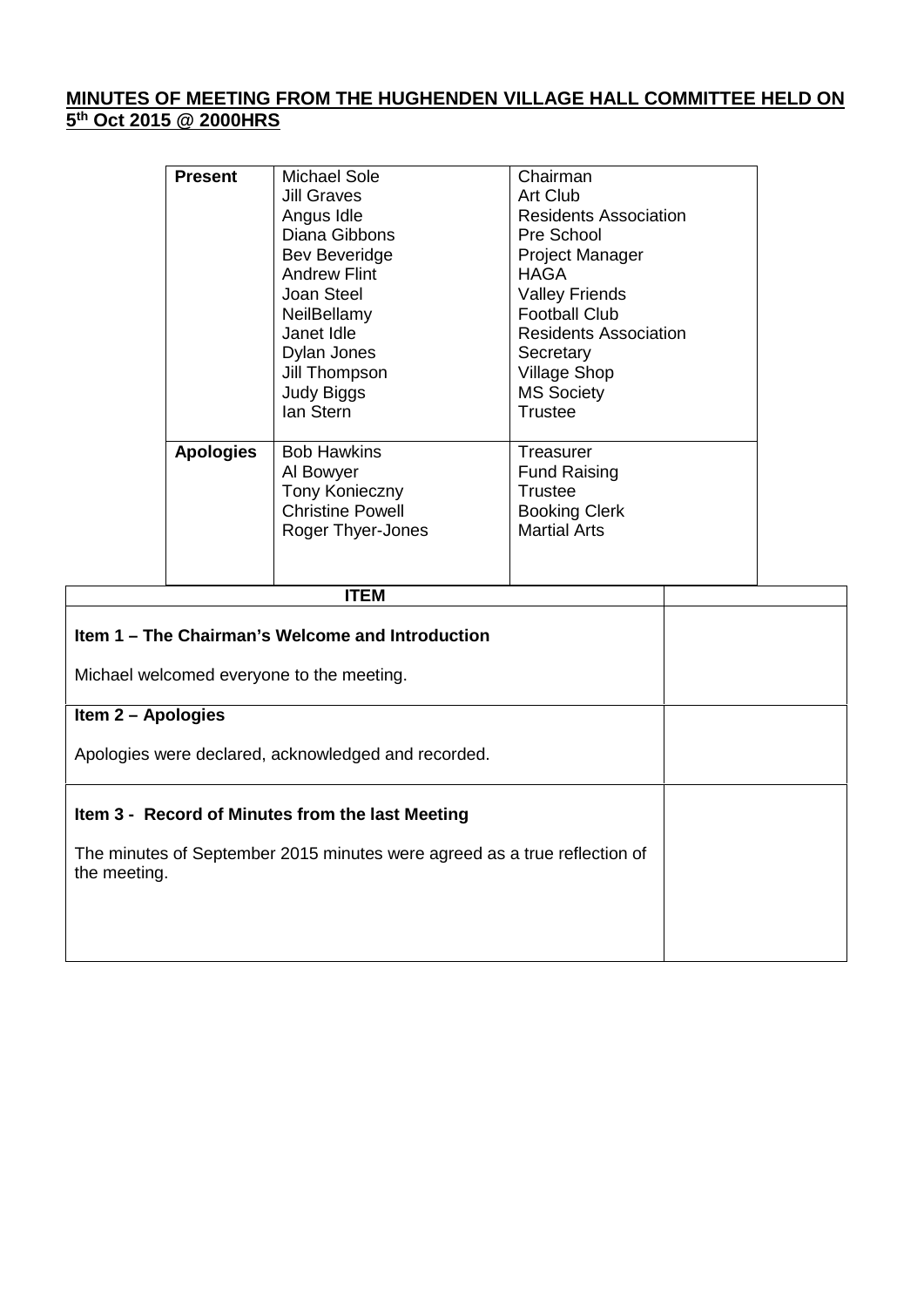| Item 4 – Matters Arising from the last Meeting                                                                                                                                                                                                                                                                                                                                                                                                                                                                                             |               |
|--------------------------------------------------------------------------------------------------------------------------------------------------------------------------------------------------------------------------------------------------------------------------------------------------------------------------------------------------------------------------------------------------------------------------------------------------------------------------------------------------------------------------------------------|---------------|
| The Dog Poo Initiative has not been progressed by Bev but it was hoped that<br>the initiative would move forward in October. We need to look at what<br>Bylaws are permitted for the Field.                                                                                                                                                                                                                                                                                                                                                | Dylan/Bev     |
| The thermostat for the Cabin was still to be purchased albeit there were<br>some technical issues to overcome first.                                                                                                                                                                                                                                                                                                                                                                                                                       | Bev           |
| Dylan advised that councillor David Carroll had got involved in the claim for a<br>rates rebate. As a result we have verbally been told we will receive the 95%<br>discount. Although this verbal message was given several weeks ago, no<br>written correspondence has been received from WDC. They have not taken<br>any money from the direct debit that we have set up either.                                                                                                                                                         |               |
| Health and Safety and fire risk report has been completed and copies of the<br>policy and report had been circulated for comments.                                                                                                                                                                                                                                                                                                                                                                                                         | All           |
| The "Village Hall" signpost was scheduled to me moved to a more prominent<br>place during November.                                                                                                                                                                                                                                                                                                                                                                                                                                        | Bev / Michael |
|                                                                                                                                                                                                                                                                                                                                                                                                                                                                                                                                            |               |
| Item 5 - Chairman's Report                                                                                                                                                                                                                                                                                                                                                                                                                                                                                                                 |               |
| Michael reminded the committee that good visibility and appearance of the<br>hall is vital to attract and retain hirers. Bev had worked on the main entrance<br>from Coombe Lane and will be cleaning the brickwork/pillars and planting<br>some plants in the flower beds.                                                                                                                                                                                                                                                                | Bev           |
| Michael continues to attend the Residents Association meeting and the<br>MUGA (Multi-Use Games Area) development committee and will continue to<br>represent the Village Hall at future meetings.                                                                                                                                                                                                                                                                                                                                          |               |
| Michael presented a pictorial display of all the current projects that are<br>underway or in early stages of planning and how each project had a bearing<br>on each other and the management of the Hall complex. Currently there is<br>the shop development, football club development, MUGA, Cycle path, AV,<br>Carpark entrance, Hall interior and hall exterior upgrades all happening at<br>the same time. Therefore there is a growing need for all parties to work<br>closely together and create a roadmap and project management. |               |
| The family film night in the small hall went very well with 35 plus attendees<br>and ice cream and popcorn served by the shop.                                                                                                                                                                                                                                                                                                                                                                                                             |               |
| <b>Item 6 - Treasurers Report</b>                                                                                                                                                                                                                                                                                                                                                                                                                                                                                                          |               |
| In Bob's absence, Michael circulated the current financial reports and read<br>Bob's report that informed the committee that it was our financial year end<br>and that Bob was busy finalising the accounts to be audited.                                                                                                                                                                                                                                                                                                                 |               |
| • Virgin Money<br>£67,783.53<br>• CAF Bank<br>£17,611.75<br>• Total<br>£85,395.28                                                                                                                                                                                                                                                                                                                                                                                                                                                          |               |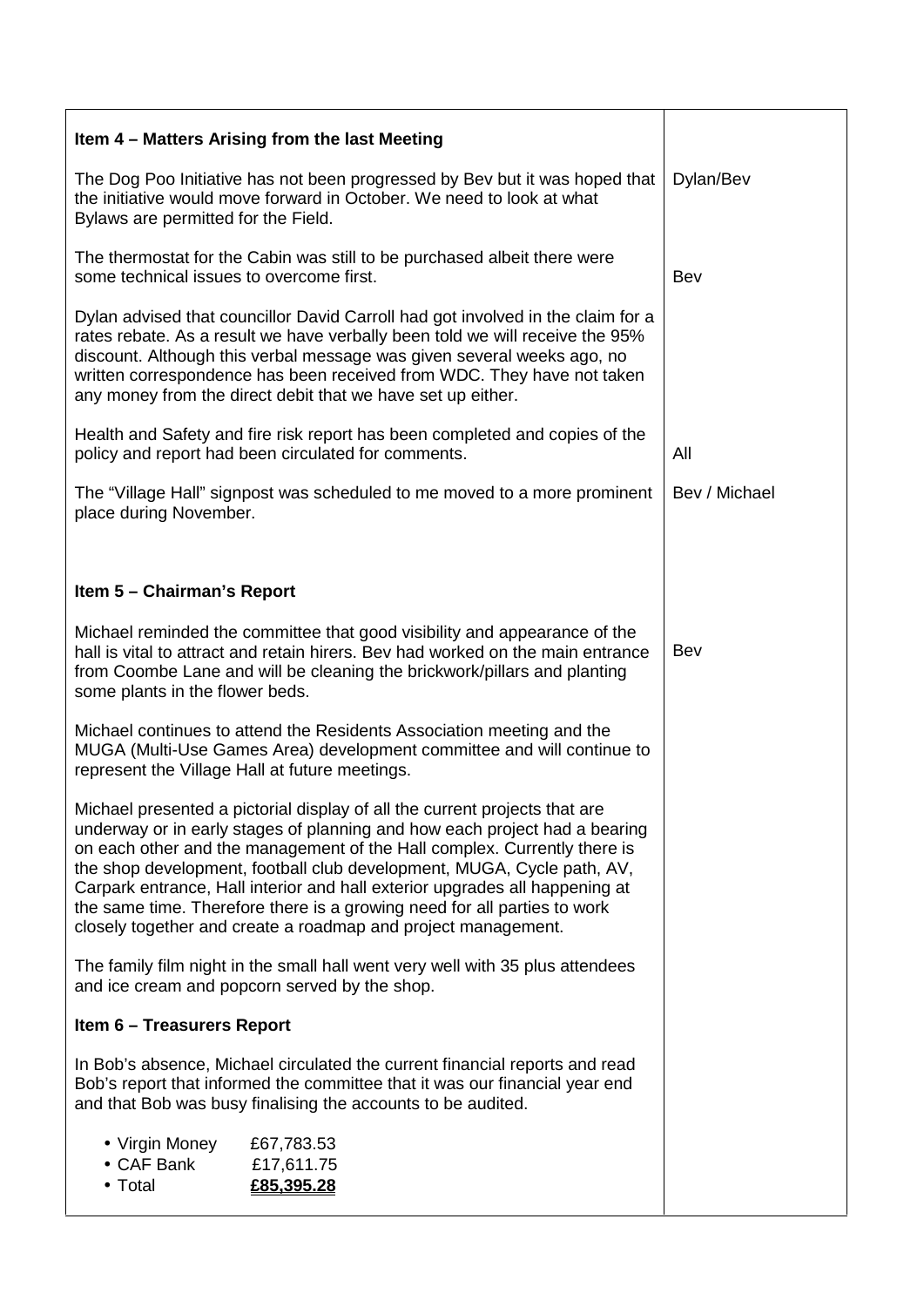| Item 7 - Secretary's Report                                                                                                                                                                                                                                                                                                                                                                                                                                                                                                                                                                                |                       |
|------------------------------------------------------------------------------------------------------------------------------------------------------------------------------------------------------------------------------------------------------------------------------------------------------------------------------------------------------------------------------------------------------------------------------------------------------------------------------------------------------------------------------------------------------------------------------------------------------------|-----------------------|
| Dylan informed the committee that he had been working on the following<br>areas:                                                                                                                                                                                                                                                                                                                                                                                                                                                                                                                           |                       |
| Constitution,                                                                                                                                                                                                                                                                                                                                                                                                                                                                                                                                                                                              |                       |
| As previously discussed the constitution was found to be in breach of the<br>covenant and the Hopkins Estate requested the constitution match the<br>covenant. The first draft had been circulated amount the officers of the<br>committee and the Hopkins estate as well as liaising with Tony K in order to<br>use his experience in developing an appropriate constitution.                                                                                                                                                                                                                             |                       |
| As a result, the current draft was now ready for the wider committee to<br>debate and that it had been circulated. The committee were informed that<br>several amendment had been made from the original draft and although the<br>whole document needed to be agreed, two areas of the documents were left<br>for the full committee to debate.                                                                                                                                                                                                                                                           |                       |
| I. Authority to spend in emergency situations                                                                                                                                                                                                                                                                                                                                                                                                                                                                                                                                                              |                       |
| II. What constitutes a commercial business and should membership of the<br>committee be offered to these businesses                                                                                                                                                                                                                                                                                                                                                                                                                                                                                        | Dylan                 |
| The Constitution needs to be agreed at the next committee meeting and so it<br>was requested that members form an opinion to vote at the next meeting.                                                                                                                                                                                                                                                                                                                                                                                                                                                     |                       |
| Jill Graves requested an email explaining in simple language the options to<br>be considered.                                                                                                                                                                                                                                                                                                                                                                                                                                                                                                              |                       |
| <b>King George V</b>                                                                                                                                                                                                                                                                                                                                                                                                                                                                                                                                                                                       |                       |
| Dylan had been informed by the Charity Commission (CC) that as the charity<br>does not have a bank account it cannot demonstrate good financial<br>management and is not operating within CC legislation. In addition, as the<br>Charity does not have funds going in and out of a bank account, the charity<br>is not providing a service and therefore cannot be a registered Charity. As an<br>interim measure, Dylan has requested that Bob register a bank account for<br>the King George V charity. A discussion will be held at a trustees meeting on<br>the way forward for King George V Charity. | <b>Bob</b><br>Michael |
| <b>Conditions of Hire</b>                                                                                                                                                                                                                                                                                                                                                                                                                                                                                                                                                                                  |                       |
| A draft document had now been given to Michael to proof read and will be<br>circulated to the committee soonest.                                                                                                                                                                                                                                                                                                                                                                                                                                                                                           |                       |
| <b>Health and Safety</b>                                                                                                                                                                                                                                                                                                                                                                                                                                                                                                                                                                                   |                       |
| The recent H&S inspection went well with no major issues highlighted,<br>however there were several recommendations regarding working at heights,<br>recording training and the conditions of hire. These would be addressed<br>soonest.                                                                                                                                                                                                                                                                                                                                                                   |                       |
| Item 8 - Maintenance Report                                                                                                                                                                                                                                                                                                                                                                                                                                                                                                                                                                                |                       |
| Bev advised that there were no major maintenance issues during September<br>and that he had been undertaking some housekeeping task such as painting                                                                                                                                                                                                                                                                                                                                                                                                                                                       |                       |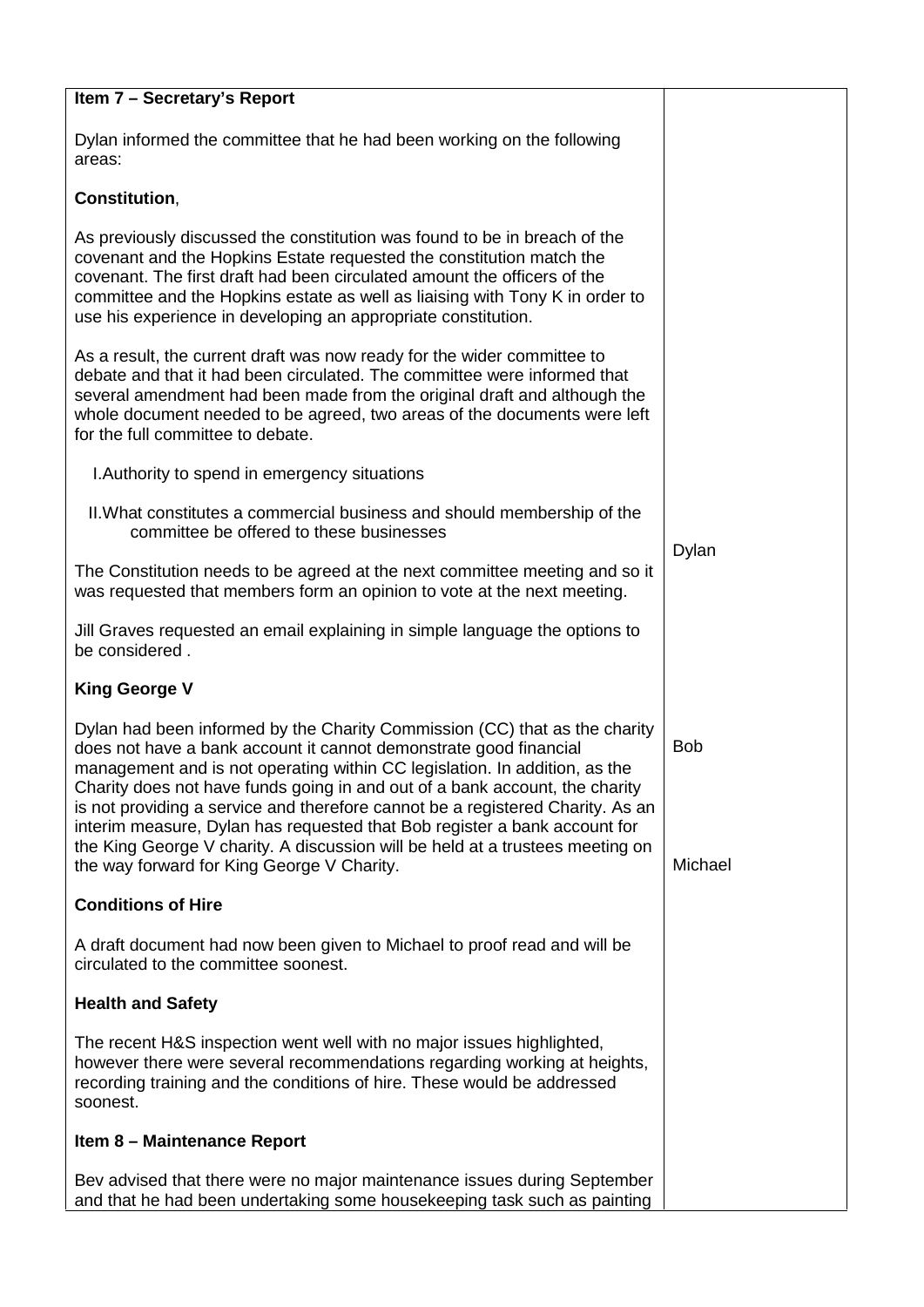| the stage wall.                                                                                                                                                                       |           |
|---------------------------------------------------------------------------------------------------------------------------------------------------------------------------------------|-----------|
| There was an idea to place a false ceiling in the corridor to the kitchen to<br>hide the pipework, but this would be investigated further.                                            |           |
| Item 9 - Booking Secretary's Report                                                                                                                                                   |           |
| In Christine's absence there was no update.                                                                                                                                           |           |
| Item 10 - Fund Raising                                                                                                                                                                |           |
| Due to AI's apologies there was no update on fundraising.                                                                                                                             |           |
| Item 11. Football Club                                                                                                                                                                |           |
| Due to Neal's apologies there was no update on fundraising                                                                                                                            |           |
| Item 12. Residents Association                                                                                                                                                        |           |
| Angus informed the committee that the grass cutting event was upon us and<br>asked for volunteers to help on the 18 <sup>th</sup> October                                             |           |
| Janet Idle updated the committee with the MUGA progress and confirmed a<br>full site survey had been undertaken.                                                                      |           |
| Funding opportunities had arisen from several sources and that she was<br>Investigating. In addition, the parish council has asked for a brief update on<br>the 13 <sup>th</sup> Oct. |           |
| Item 13. Village Shop                                                                                                                                                                 |           |
| Jill requested the shops usual spot at the Christmas Bazaar                                                                                                                           |           |
| The shop would be putting a team forward for the Potter quized                                                                                                                        |           |
| The shop now had 4 females interested in the training offered by Roger.                                                                                                               |           |
| Due to no longer being able to use the toilet at the football club, they now<br>had a porta loo for shop users.                                                                       |           |
| Louise had started a dialogue with the school in preparation for the<br>Christmas carol event on the 6 <sup>th</sup> December.                                                        |           |
| Jill informed the committee that hirers of the hall continued to fill the shop bin<br>with rubbish, which was a cost to the shop.                                                     |           |
| Item 14. Any Other Business (AOB)                                                                                                                                                     | Michael   |
| The following items were discussed as AOB:                                                                                                                                            |           |
| Diana raised the question about cleaning of the hall in between events.<br>Michael is to take this up with Christine.                                                                 | Diana/Bev |
| Michael asked about the arrangements for the Bazaar, Diana is to meet with<br>Bev, to confirm the services requirements                                                               |           |
| Judy notified everyone that the annual ploughman's lunch is on the $7th$                                                                                                              | Michael   |